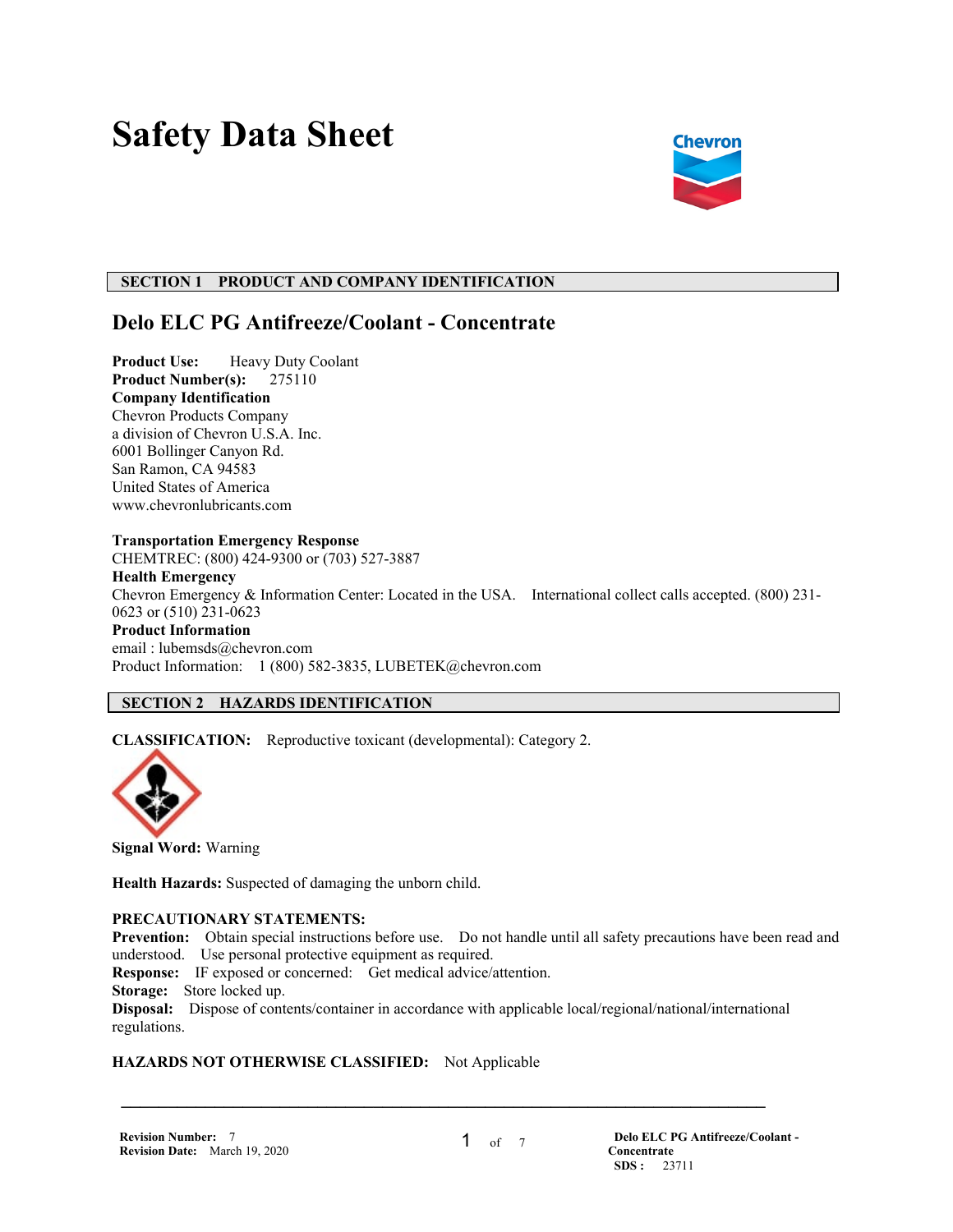# **SECTION 3 COMPOSITION/ INFORMATION ON INGREDIENTS**

| <b>COMPONENTS</b>          | <b>CAS NUMBER</b> | <b>AMOUNT</b>      |
|----------------------------|-------------------|--------------------|
| 1.2-Propanediol            | $57 - 55 - 6$     | $80 - 98$ % weight |
| Potassium 2-ethylhexanoate | 3164-85-0         | $\leq$ 5 % weight  |

# **SECTION 4 FIRST AID MEASURES**

#### **Description of first aid measures**

**Eye:** No specific first aid measures are required. As a precaution, remove contact lenses, if worn, and flush eyes with water.

**Skin:** No specific first aid measures are required. As a precaution, remove clothing and shoes if contaminated. To remove the material from skin, use soap and water. Discard contaminated clothing and shoes or thoroughly clean before reuse.

**Ingestion:** No specific first aid measures are required. Do not induce vomiting. As a precaution, get medical advice.

**Inhalation:** No specific first aid measures are required. If exposed to excessive levels of material in the air, move the exposed person to fresh air. Get medical attention if coughing or respiratory discomfort occurs.

#### **Most important symptoms and effects, both acute and delayed IMMEDIATE HEALTH EFFECTS**

**Eye:** Not expected to cause prolonged or significant eye irritation.

**Skin:** Contact with the skin is not expected to cause prolonged or significant irritation. Contact with the skin is not expected to cause an allergic skin response. Not expected to be harmful to internal organs if absorbed through the skin.

**Ingestion:** Not expected to be harmful if swallowed.

**Inhalation:** Not expected to be harmful if inhaled.

# **DELAYED OR OTHER HEALTH EFFECTS:**

**Reproduction and Birth Defects:** Contains material that may cause harm to the unborn child if swallowed based on animal data. See Section 11 for additional information. Risk depends on duration and level of exposure.

**Indication of any immediate medical attention and special treatment needed** Not Applicable

# **SECTION 5 FIRE FIGHTING MEASURES**

**EXTINGUISHING MEDIA:** Use water fog, foam, dry chemical or carbon dioxide (CO2) to extinguish flames.

#### **PROTECTION OF FIRE FIGHTERS:**

**Fire Fighting Instructions:** This material will burn although it is not easily ignited. See Section 7 for proper handling and storage. For fires involving this material, do not enter any enclosed or confined fire space without proper protective equipment, including self-contained breathing apparatus.

**Combustion Products:** Highly dependent on combustion conditions. A complex mixture of airborne solids, liquids, and gases including carbon monoxide, carbon dioxide, and unidentified organic compounds will be evolved when this material undergoes combustion. Combustion may form oxides of: Potassium.

# **SECTION 6 ACCIDENTAL RELEASE MEASURES**

**Protective Measures:** Eliminate all sources of ignition in vicinity of spilled material.

**Spill Management:** Stop the source of the release if you can do it without risk. Contain release to prevent further contamination of soil, surface water or groundwater. Clean up spill as soon as possible, observing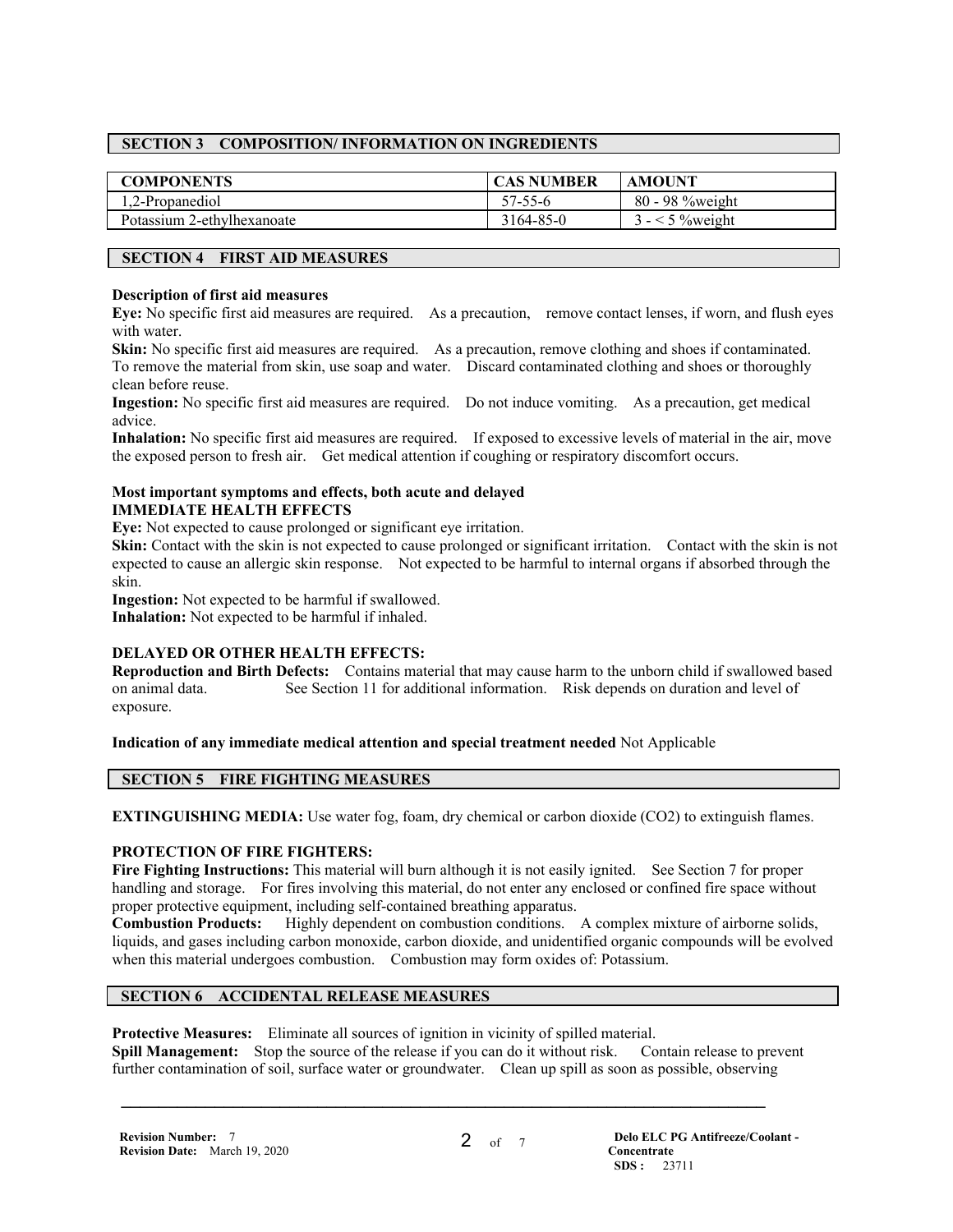precautions in Exposure Controls/Personal Protection. Use appropriate techniques such as applying noncombustible absorbent materials or pumping. Where feasible and appropriate, remove contaminated soil. Place contaminated materials in disposable containers and dispose of in a manner consistent with applicable regulations. **Reporting:** Report spills to local authorities and/or the U.S. Coast Guard's National Response Center at (800) 424- 8802 as appropriate or required.

# **SECTION 7 HANDLING AND STORAGE**

**Precautionary Measures:** Do not get in eyes, on skin, or on clothing. Do not breathe vapor or fumes. Wash thoroughly after handling. Keep out of the reach of children.

**Static Hazard:** Electrostatic charge may accumulate and create a hazardous condition when handling this material. To minimize this hazard, bonding and grounding may be necessary but may not, by themselves, be sufficient. Review all operations which have the potential of generating and accumulating an electrostatic charge and/or a flammable atmosphere (including tank and container filling, splash filling, tank cleaning, sampling, gauging, switch loading, filtering, mixing, agitation, and vacuum truck operations) and use appropriate mitigating procedures. **Container Warnings:** Container is not designed to contain pressure. Do not use pressure to empty container or it may rupture with explosive force. Empty containers retain product residue (solid, liquid, and/or vapor) and can be dangerous. Do not pressurize, cut, weld, braze, solder, drill, grind, or expose such containers to heat, flame, sparks, static electricity, or other sources of ignition. They may explode and cause injury or death. Empty containers should be completely drained, properly closed, and promptly returned to a drum reconditioner or disposed of properly.

# **SECTION 8 EXPOSURE CONTROLS/PERSONAL PROTECTION**

# **GENERAL CONSIDERATIONS:**

Consider the potential hazards of this material (see Section 2), applicable exposure limits, job activities, and other substances in the work place when designing engineering controls and selecting personal protective equipment. If engineering controls or work practices are not adequate to prevent exposure to harmful levels of this material, the personal protective equipment listed below is recommended. The user should read and understand all instructions and limitations supplied with the equipment since protection is usually provided for a limited time or under certain circumstances.

#### **ENGINEERING CONTROLS:**

Use in a well-ventilated area.

# **PERSONAL PROTECTIVE EQUIPMENT**

**Eye/Face Protection:** No special eye protection is normally required. Where splashing is possible, wear safety glasses with side shields as a good safety practice.

**Skin Protection:** No special protective clothing is normally required. Where splashing is possible, select protective clothing depending on operations conducted, physical requirements and other substances in the workplace. Suggested materials for protective gloves include: Natural rubber, Neoprene, Nitrile Rubber, Polyvinyl Chloride (PVC or Vinyl).

**Respiratory Protection:** No respiratory protection is normally required.

Use a positive pressure air-supplying respirator in circumstances where air-purifying respirators may not provide adequate protection.

**Occupational Exposure Limits:**No applicable occupational exposure limits exist for this material or its components. Consult local authorities for appropriate values.

 $\mathcal{L} = \{ \mathcal{L} \mathcal{L} \mathcal{L} \mathcal{L} \mathcal{L} \mathcal{L} \mathcal{L} \mathcal{L} \mathcal{L} \mathcal{L} \mathcal{L} \mathcal{L} \mathcal{L} \mathcal{L} \mathcal{L} \mathcal{L} \mathcal{L} \mathcal{L} \mathcal{L} \mathcal{L} \mathcal{L} \mathcal{L} \mathcal{L} \mathcal{L} \mathcal{L} \mathcal{L} \mathcal{L} \mathcal{L} \mathcal{L} \mathcal{L} \mathcal{L} \mathcal{L} \mathcal{L} \mathcal{L} \mathcal{L} \$ 

# **SECTION 9 PHYSICAL AND CHEMICAL PROPERTIES**

**Attention: the data below are typical values and do not constitute a specification.**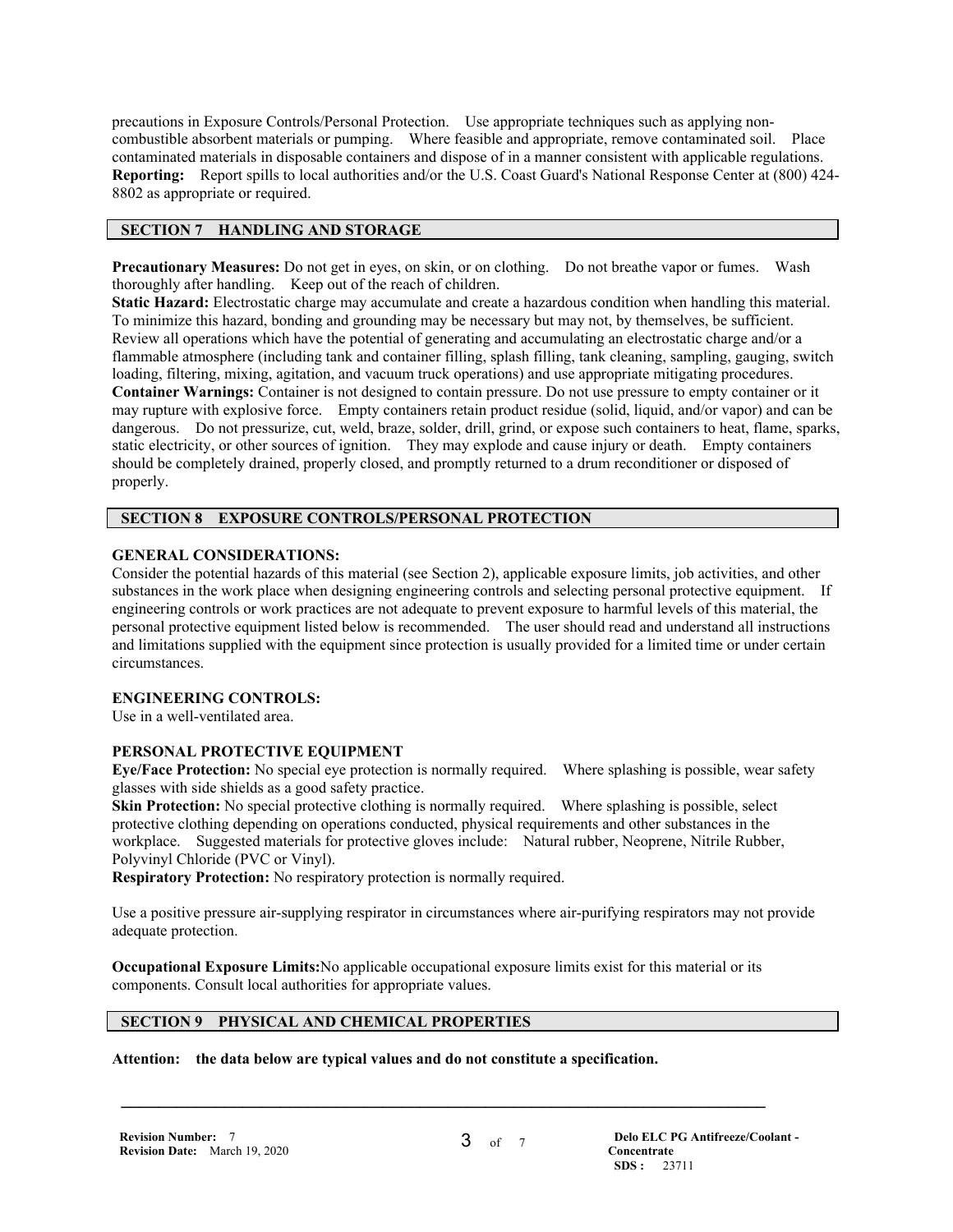**Color:** Pink **Physical State:** Liquid **Odor:** Faint or Mild **Odor Threshold:** No data available **pH:** 8 - 8.6 **Vapor Pressure:** No data available **Vapor Density (Air = 1):** No data available **Initial Boiling Point:** 170°C (338°F) (Estimated) **Solubility:** Soluble in water. **Freezing Point:**  $-32.2^{\circ}C (-26^{\circ}F) (Max)$ **Melting Point:** Not Applicable **Specific Gravity:** 1.03 - 1.0650 @ 15.6°C (60°F) **Density:** 8.72 lbs/gal  $\omega$  15.6°C (60°F) (Typical) **Viscosity:** No data available<br>**Evanoration Rate:** No data available **Evaporation Rate: Decomposition temperature:** No data available **Octanol/Water Partition Coefficient:** No data available

**FLAMMABLE PROPERTIES: Flammability (solid, gas):** Not Applicable

**Flashpoint:** (Pensky-Martens Closed Cup) 103 °C (217 °F) (Estimated) **Autoignition:** No data available **Flammability (Explosive) Limits (% by volume in air):** Lower: Not Applicable Upper: Not Applicable

#### **SECTION 10 STABILITY AND REACTIVITY**

**Reactivity:** May react with strong acids or strong oxidizing agents, such as chlorates, nitrates, peroxides, etc. **Chemical Stability:** This material is considered stable under normal ambient and anticipated storage and handling conditions of temperature and pressure. **Incompatibility With Other Materials:** Not applicable **Hazardous Decomposition Products:** None known (None expected) **Hazardous Polymerization:** Hazardous polymerization will not occur.

# **SECTION 11 TOXICOLOGICAL INFORMATION**

**Information on toxicological effects**

**Serious Eye Damage/Irritation:** The eye irritation hazard is based on evaluation of data for product components.

**Skin Corrosion/Irritation:** The skin irritation hazard is based on evaluation of data for product components.

**Skin Sensitization:** The skin sensitization hazard is based on evaluation of data for product components.

**Acute Dermal Toxicity:** The acute dermal toxicity hazard is based on evaluation of data for product components.

**Acute Oral Toxicity:** The acute oral toxicity hazard is based on evaluation of data for product components.

**Acute Inhalation Toxicity:** The acute inhalation toxicity hazard is based on evaluation of data for product components.

**Acute Toxicity Estimate:** Not Determined

**Germ Cell Mutagenicity:** The hazard evaluation is based on data for components or a similar material.

 $\mathcal{L} = \{ \mathcal{L} \mathcal{L} \mathcal{L} \mathcal{L} \mathcal{L} \mathcal{L} \mathcal{L} \mathcal{L} \mathcal{L} \mathcal{L} \mathcal{L} \mathcal{L} \mathcal{L} \mathcal{L} \mathcal{L} \mathcal{L} \mathcal{L} \mathcal{L} \mathcal{L} \mathcal{L} \mathcal{L} \mathcal{L} \mathcal{L} \mathcal{L} \mathcal{L} \mathcal{L} \mathcal{L} \mathcal{L} \mathcal{L} \mathcal{L} \mathcal{L} \mathcal{L} \mathcal{L} \mathcal{L} \mathcal{L} \$ 

**Carcinogenicity:** The hazard evaluation is based on data for components or a similar material.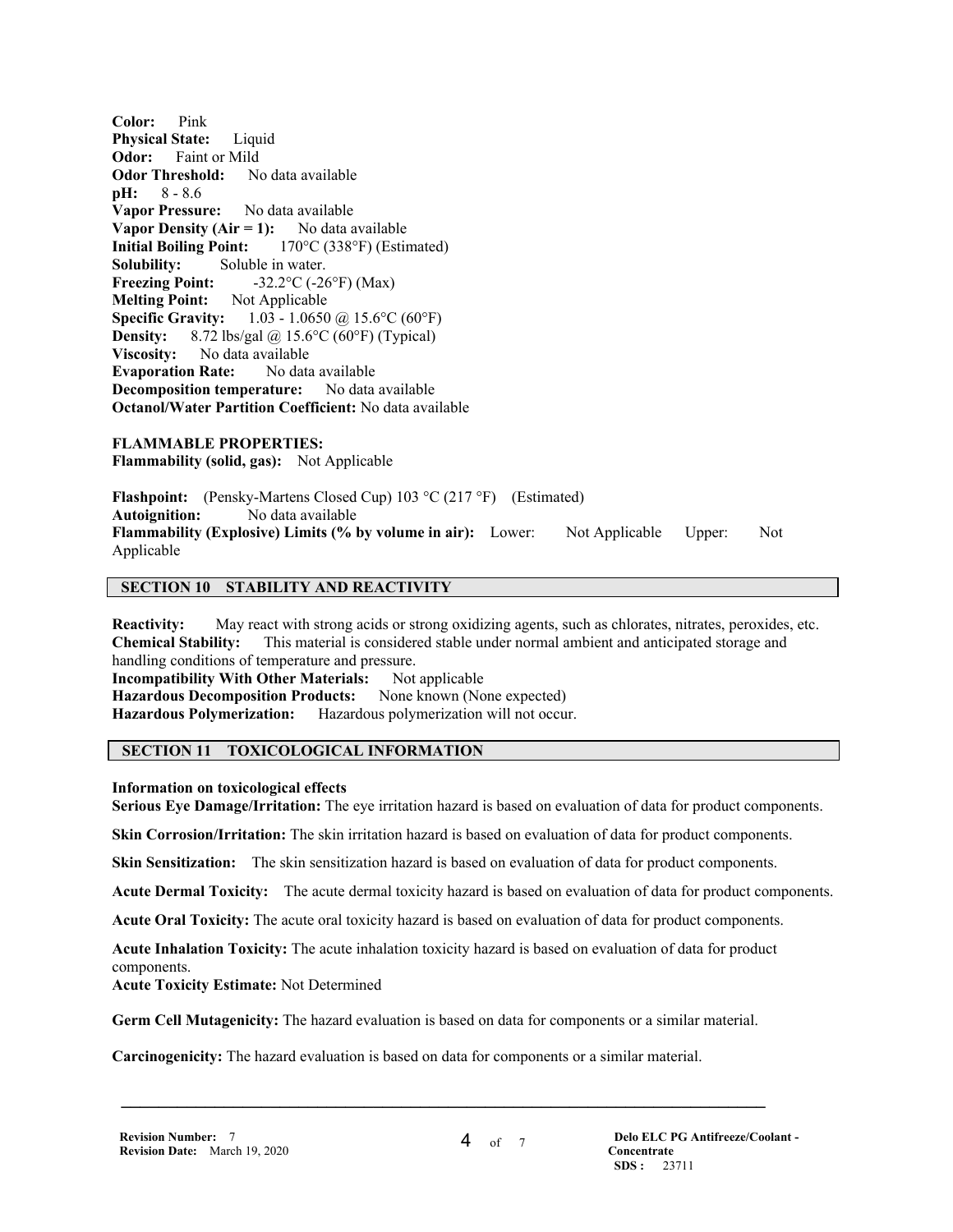**Reproductive Toxicity:** The hazard evaluation is based on data for components or a similar material.

**Specific Target Organ Toxicity - Single Exposure:** The hazard evaluation is based on data for components or a similar material.

**Specific Target Organ Toxicity - Repeated Exposure:** The hazard evaluation is based on data for components or a similar material.

#### **ADDITIONAL TOXICOLOGY INFORMATION:**

 2-Ethylhexanoic acid (2-EXA) caused an increase in liver size and enzyme levels when repeatedly administered to rats via the diet. When administered to pregnant rats by gavage or in drinking water, 2-EXA caused teratogenicity (birth defects) and delayed postnatal development of the pups. Additionally, 2-EXA impaired female fertility in rats. Birth defects were seen in the offspring of mice who were administered sodium 2-ethylhexanoate via intraperitoneal injection during pregnancy.

# **SECTION 12 ECOLOGICAL INFORMATION**

#### **ECOTOXICITY**

This material is not expected to be harmful to aquatic organisms. The product has not been tested. The statement has been derived from the properties of the individual components.

#### **MOBILITY**

No data available.

#### **PERSISTENCE AND DEGRADABILITY**

This material is expected to be readily biodegradable. The biodegradability of this material is based on an evaluation of data for the components or a similar material.

The product has not been tested. The statement has been derived from the properties of the individual components.The product has not been tested. The statement has been derived from products of a similar structure and composition.

#### **POTENTIAL TO BIOACCUMULATE**

Bioconcentration Factor: No data available. Octanol/Water Partition Coefficient: No data available

# **SECTION 13 DISPOSAL CONSIDERATIONS**

Use material for its intended purpose or recycle if possible. This material, if it must be discarded, may meet the criteria of a hazardous waste as defined by international, country, or local laws and regulations.

# **SECTION 14 TRANSPORT INFORMATION**

The description shown may not apply to all shipping situations. Consult 49CFR, or appropriate Dangerous Goods Regulations, for additional description requirements (e.g., technical name) and mode-specific or quantity-specific shipping requirements.

**DOT Shipping Description:** NOT REGULATED AS HAZARDOUS MATERIAL UNDER 49 CFR

**IMO/IMDG Shipping Description:** NOT REGULATED AS DANGEROUS GOODS FOR TRANSPORT UNDER THE IMDG CODE

**ICAO/IATA Shipping Description:** NOT REGULATED AS DANGEROUS GOODS FOR TRANSPORT UNDER ICAO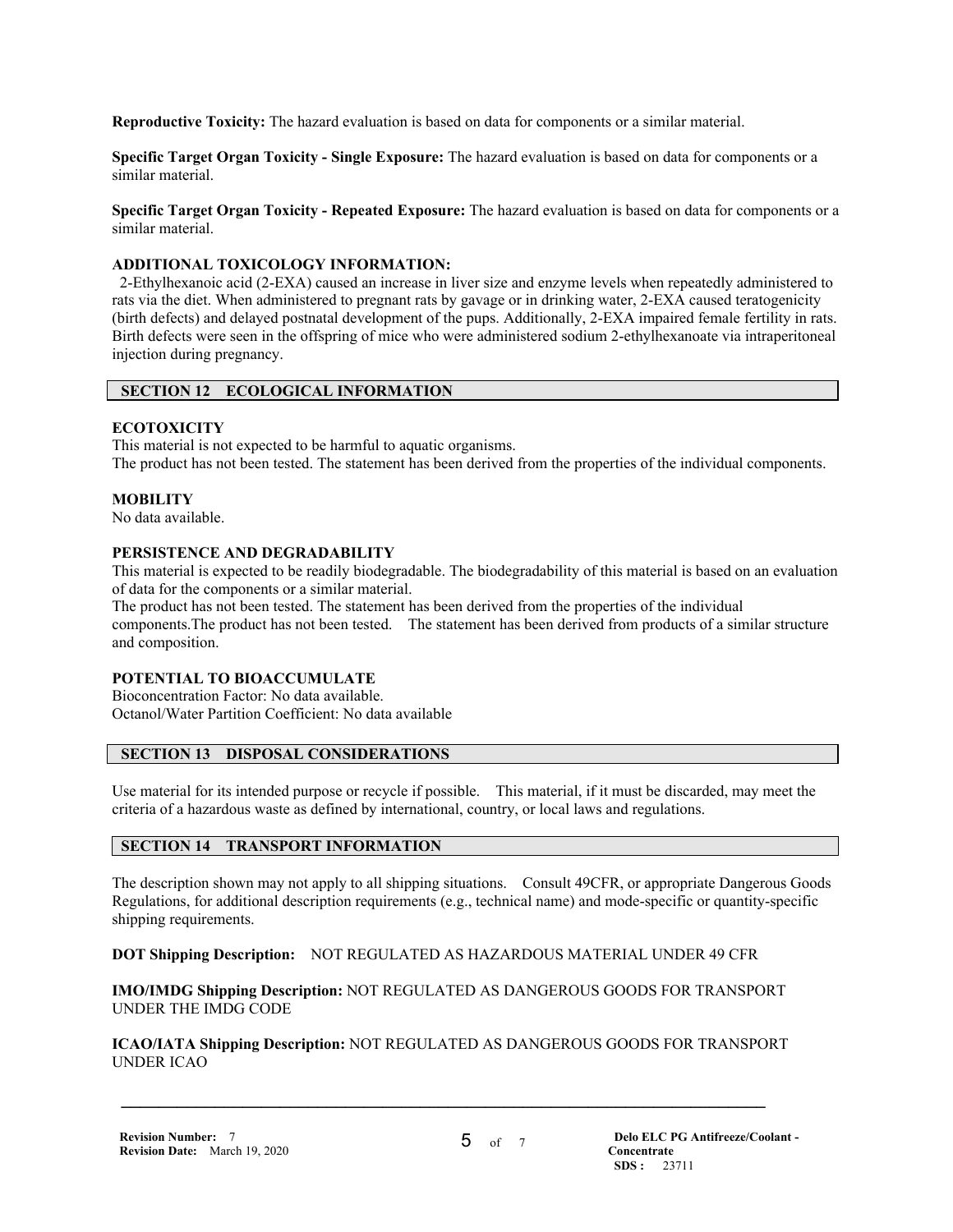**Transport in bulk according to Annex II of MARPOL 73/78 and the IBC code:** Not applicable

#### **SECTION 15 REGULATORY INFORMATION**

**EPCRA 311/312 CATEGORIES:** 

Reproductive toxicity

#### **REGULATORY LISTS SEARCHED:**

| $01$ -1=IARC Group 1  | $03 = EPCRA$ 313     |
|-----------------------|----------------------|
| 01-2A=IARC Group 2A   | 04=CA Proposition 65 |
| $01-2B=IARC$ Group 2B | 05=MARTK             |
| 02=NTP Carcinogen     | 06=NJ RTK            |
|                       | $07 = PA$ RTK        |

The following components of this material are found on the regulatory lists indicated. 1,2-Propanediol 06, 07

#### **CHEMICAL INVENTORIES:**

All components comply with the following chemical inventory requirements: AICS (Australia), DSL (Canada), EINECS (European Union), IECSC (China), PICCS (Philippines), TSCA (United States).

One or more components does not comply with the following chemical inventory requirements: ENCS (Japan), KECI (Korea).

# **SECTION 16 OTHER INFORMATION**

**NFPA RATINGS:** Health: 0 Flammability: 1 Reactivity: 0

**HMIS RATINGS:** Health: 0\* Flammability: 1 Reactivity: 0

(0-Least, 1-Slight, 2-Moderate, 3-High, 4-Extreme, PPE:- Personal Protection Equipment Index recommendation, \*- Chronic Effect Indicator). These values are obtained using the guidelines or published evaluations prepared by the National Fire Protection Association (NFPA) or the National Paint and Coating Association (for HMIS ratings).

**REVISION STATEMENT:** SECTION 01 - Company MSDS Address information was modified.

SECTION 02 - Hazards Otherwise Not Classified information was modified.

SECTION 02 - Pictogram information was modified.

SECTION 08 - General Considerations information was modified.

SECTION 09 - Physical/Chemical Properties information was modified.

SECTION 11 - Additional Toxicology Information information was modified.

SECTION 12 - Ecological Information information was modified.

SECTION 13 - Disposal Considerations information was modified.

SECTION 15 - Chemical Inventories information was modified.

SECTION 15 - Regulatory Information information was deleted.

# **Revision Date:** March 19, 2020

# **ABBREVIATIONS THAT MAY HAVE BEEN USED IN THIS DOCUMENT:**

| Threshold Limit Value<br>$\overline{\phantom{0}}$                    | TWA                                                    |                          | Time Weighted Average                                        |  |
|----------------------------------------------------------------------|--------------------------------------------------------|--------------------------|--------------------------------------------------------------|--|
| STEL<br>Short-term Exposure Limit                                    | PEL                                                    |                          | Permissible Exposure Limit                                   |  |
| <b>GHS</b><br>Globally Harmonized System<br>$\overline{\phantom{0}}$ | CAS                                                    | $\overline{\phantom{a}}$ | Chemical Abstract Service Number                             |  |
| ACGIH<br>$\overline{\phantom{0}}$                                    | <b>IMO/IMDG</b><br>American Conference of Governmental |                          | International Maritime Dangerous<br>$\overline{\phantom{0}}$ |  |